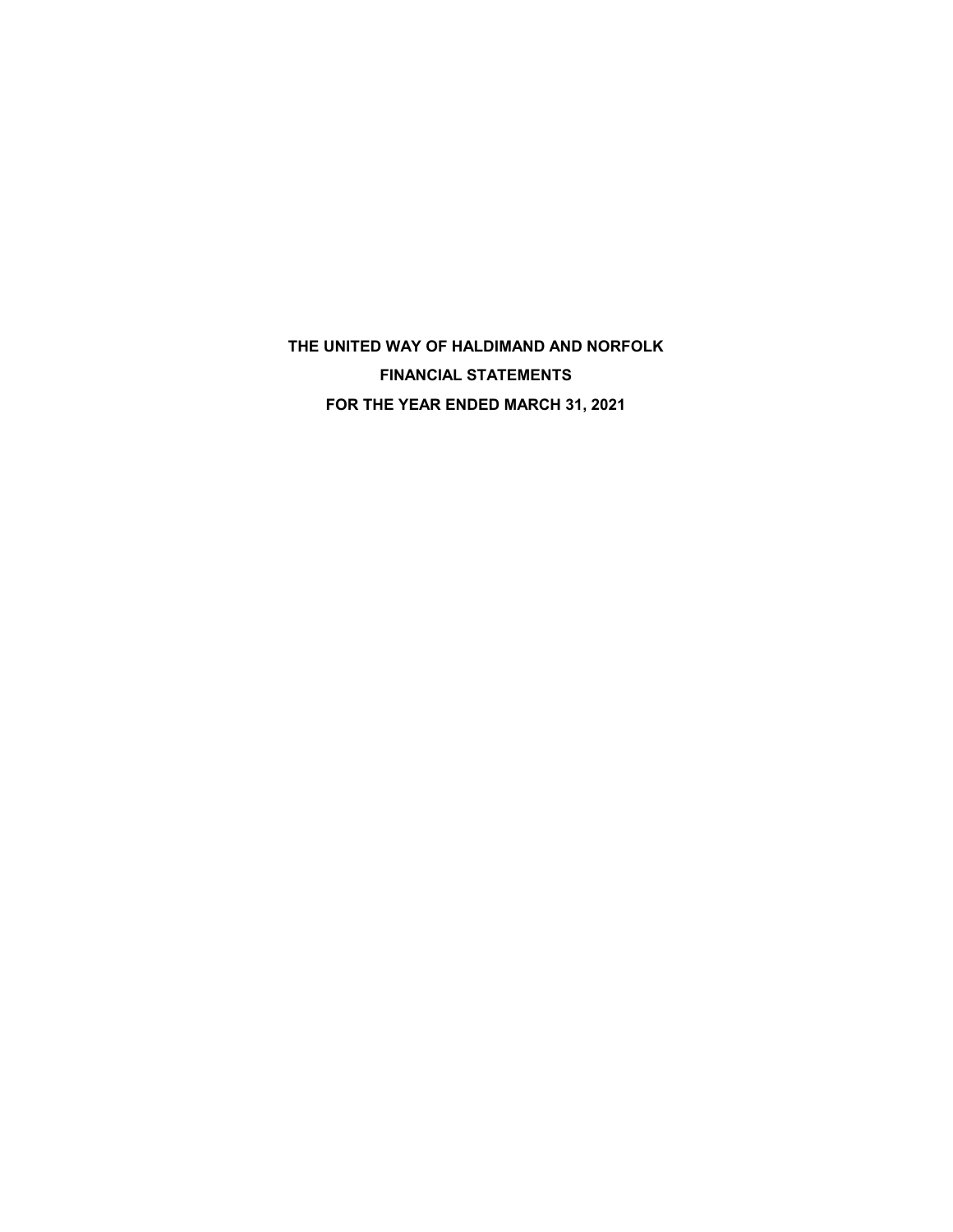|                                                              | Page     |
|--------------------------------------------------------------|----------|
| <b>INDEPENDENT AUDITOR'S REPORT</b>                          | $1 - 2$  |
| <b>FINANCIAL STATEMENTS</b>                                  |          |
| <b>Statement of Financial Position</b>                       | 3        |
| <b>Statement of Operations</b>                               | 4        |
| Statement of Changes in Net Assets                           | 4        |
| <b>Statement of Cash Flow</b>                                | 5        |
| Schedule of General and Administration Expenses (Schedule 1) | 6        |
| Schedule of Fundraising Expenses (Schedule 2)                | 6        |
| Schedule of Program Expenses (Schedule 3)                    | 6        |
| Schedule of Allocations to Member Agencies (Schedule 4)      | 7        |
| <b>Notes to Financial Statements</b>                         | $8 - 12$ |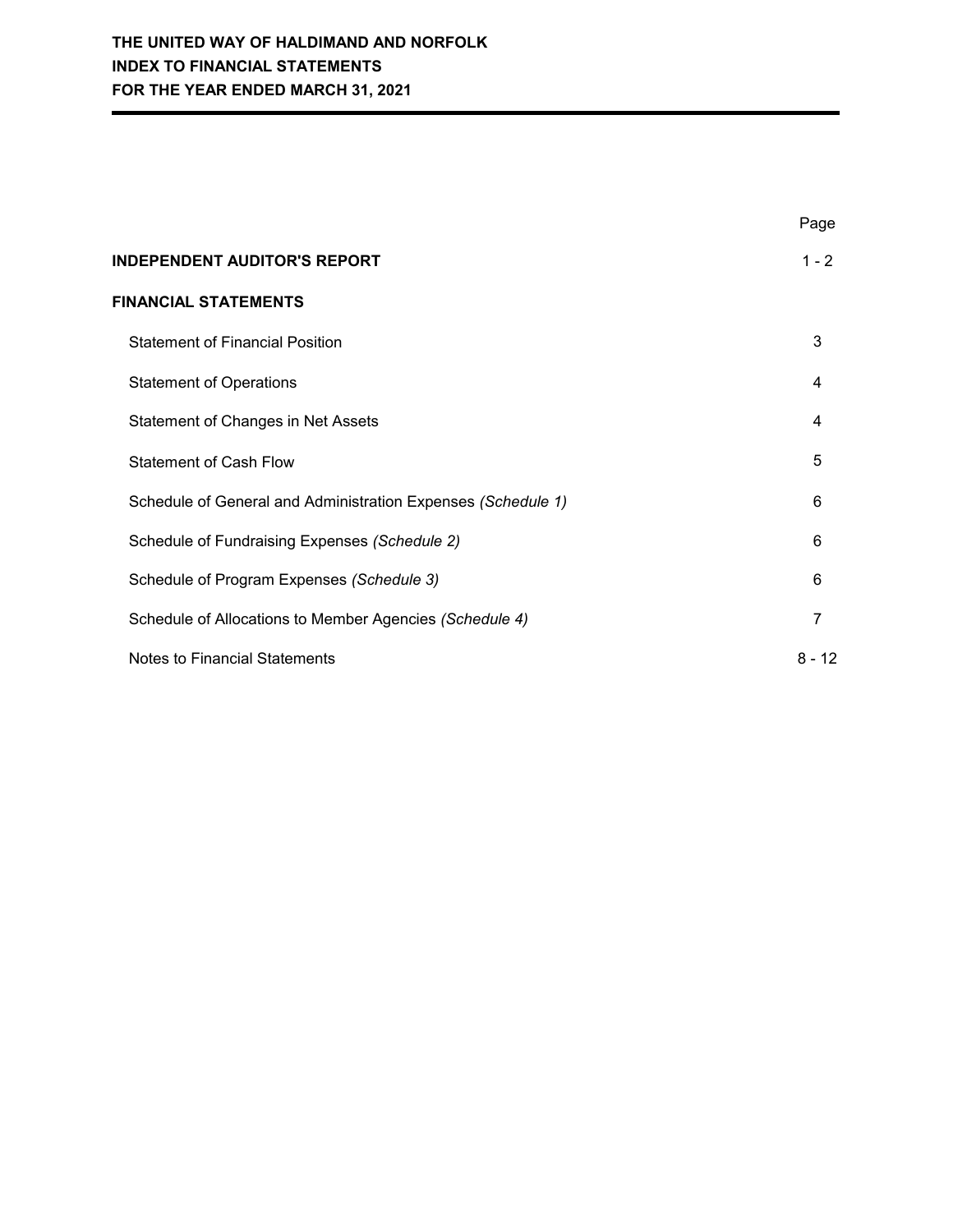# **Independent Auditor's Report**

# **To the Directors of The United Way of Haldimand and Norfolk**

# **Qualified Opinion**

I have audited the accompanying financial statements of The United Way of Haldimand and Norfolk, which comprise the statement of financial position as at March 31, 2021, and the statements of operations, changes in net assets and cash flow for the year then ended, and notes to the financial statements, including a summary of significant accounting policies.

In my opinion, except for the possible effects of the matter described in the *Basis for Qualified Opinion* section of my report, the accompanying financial statements present fairly, in all material respects, the financial position of The United Way of Haldimand and Norfolk (the Organization) as at March 31, 2021, and the results of its operations and its cash flow for the year then ended in accordance with Canadian accounting standards for not-for-profit organizations.

## **Basis for Qualified Opinion**

In common with many not-for-profit organizations, The United Way of Haldimand and Norfolk derives revenue from fundraising activities the completeness of which is not susceptible to satisfactory audit verification. Accordingly, verification of these revenues was limited to the amounts recorded in the records of The United Way of Haldimand and Norfolk. Therefore, I was not able to determine whether any adjustments might be necessary to fundraising revenue, excess of revenues over expenses, and cash flows from operations for the year ended March 31, 2021 and year ended March 31 2020, current assets and net assets as at March 31, 2021 and March 31, 2020, and net assets as at April 1, 2020 and April 1, 2019. My audit opinion on the financial statements for the year ended March 31, 2020 was modified accordingly because of the possible effects of this limitation in scope.

I conducted my audit in accordance with Canadian generally accepted auditing standards. My responsibilities under those standards are further described in the *Auditor's Responsibilities for the Audit of the Financial Statements* section of my report. I am independent of The United Way of Haldimand and Norfolk in accordance with the ethical requirements that are relevant to my audit of the financial statements in Canada, and I have fulfilled my other ethical responsibilities in accordance with these requirements. I believe that the audit evidence I have obtained is sufficient and appropriate to provide a basis for my qualified opinion.

## **Responsibilities of Management and Those Charged with Governance for the Financial Statements**

Management is responsible for the preparation and fair presentation of the financial statements in accordance with Canadian accounting standards for not-for-profit organizations and for such internal control as management determines is necessary to enable the preparation of financial statements that are free from material misstatement, whether due to fraud or error.

In preparing the financial statements, management is responsible for assessing the Organization's ability to continue as a going concern, disclosing, as applicable, matters related to going concern and using the going concern basis of accounting unless management either intends to liquidate the Organization or to cease operations, or has no realistic alternative but to do so.

Those charged with governance are responsible for overseeing the Organization's financial reporting process.

## **Auditor's Responsibilities for the Audit of the Financial Statements**

My objectives are to obtain reasonable assurance about whether the financial statements as a whole are free from material misstatement, whether due to fraud or error, and to issue an auditor's report that includes my opinion. Reasonable assurance is a high level of assurance, but is not a guarantee that an audit conducted in accordance with Canadian generally accepted auditing standards will always detect a material misstatement when it exists. Misstatements can arise from fraud or error and are considered material if, individually or in the aggregate, they could reasonably be expected to influence the economic decisions of users taken on the basis of these financial statements.

As part of an audit in accordance with Canadian generally accepted auditing standards, I exercise professional judgment and maintain professional skepticism throughout the audit. I also:

*(continues)*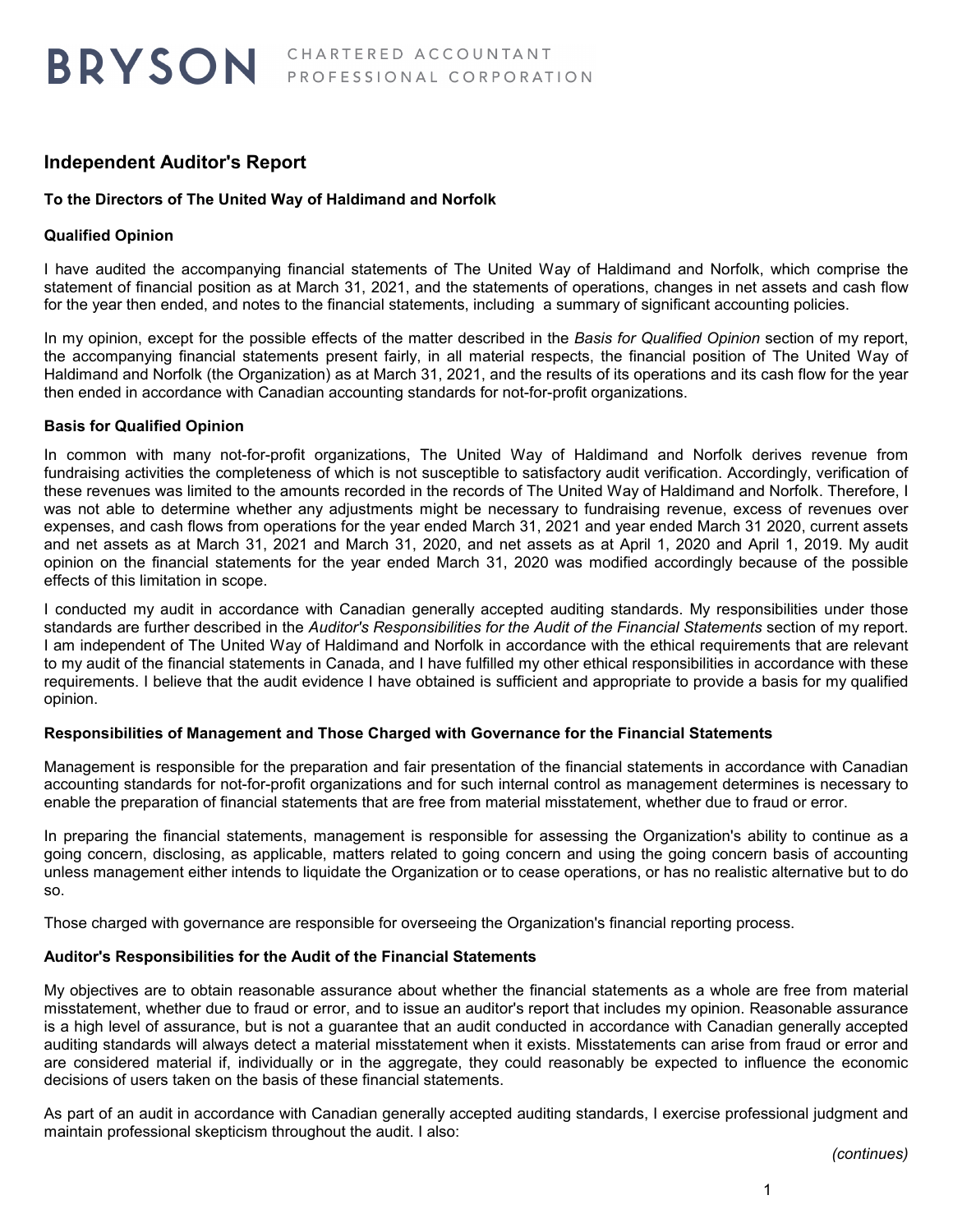• Identify and assess the risks of material misstatement of the financial statements, whether due to fraud or error, design and perform audit procedures responsive to those risks, and obtain audit evidence that is sufficient and appropriate to provide a basis for my opinion. The risk of not detecting a material misstatement resulting from fraud is higher than for one resulting from error, as fraud may involve collusion, forgery, intentional omissions, misrepresentations, or the override of internal control.

• Obtain an understanding of internal control relevant to the audit in order to design audit procedures that are appropriate in the circumstances, but not for the purpose of expressing an opinion on the effectiveness of the Organization's internal control.

• Evaluate the appropriateness of accounting policies used and the reasonableness of accounting estimates and related disclosures made by management.

• Conclude on the appropriateness of management's use of the going concern basis of accounting and, based on the audit evidence obtained, whether a material uncertainty exists related to events or conditions that may cast significant doubt on the Organization's ability to continue as a going concern. If I conclude that a material uncertainty exists, I am required to draw attention in my auditor's report to the related disclosures in the financial statements or, if such disclosures are inadequate, to modify my opinion. My conclusions are based on the audit evidence obtained up to the date of my auditor's report. However, future events or conditions may cause the Organization to cease to continue as a going concern.

• Evaluate the overall presentation, structure and content of the financial statements, including the disclosures, and whether the financial statements represent the underlying transactions and events in a manner that achieves fair presentation.

I communicate with those charged with governance regarding, among other matters, the planned scope and timing of the audit and significant audit findings, including any significant deficiencies in internal control that I identify during my audit.

 $B$ psen. P.C.

Simcoe, Ontario July 19, 2021

BRYSON CHARTERED ACCOUNTANT PROFESSIONAL CORPORATION Authorized to practise public accounting by the Chartered Professional Accountants of Ontario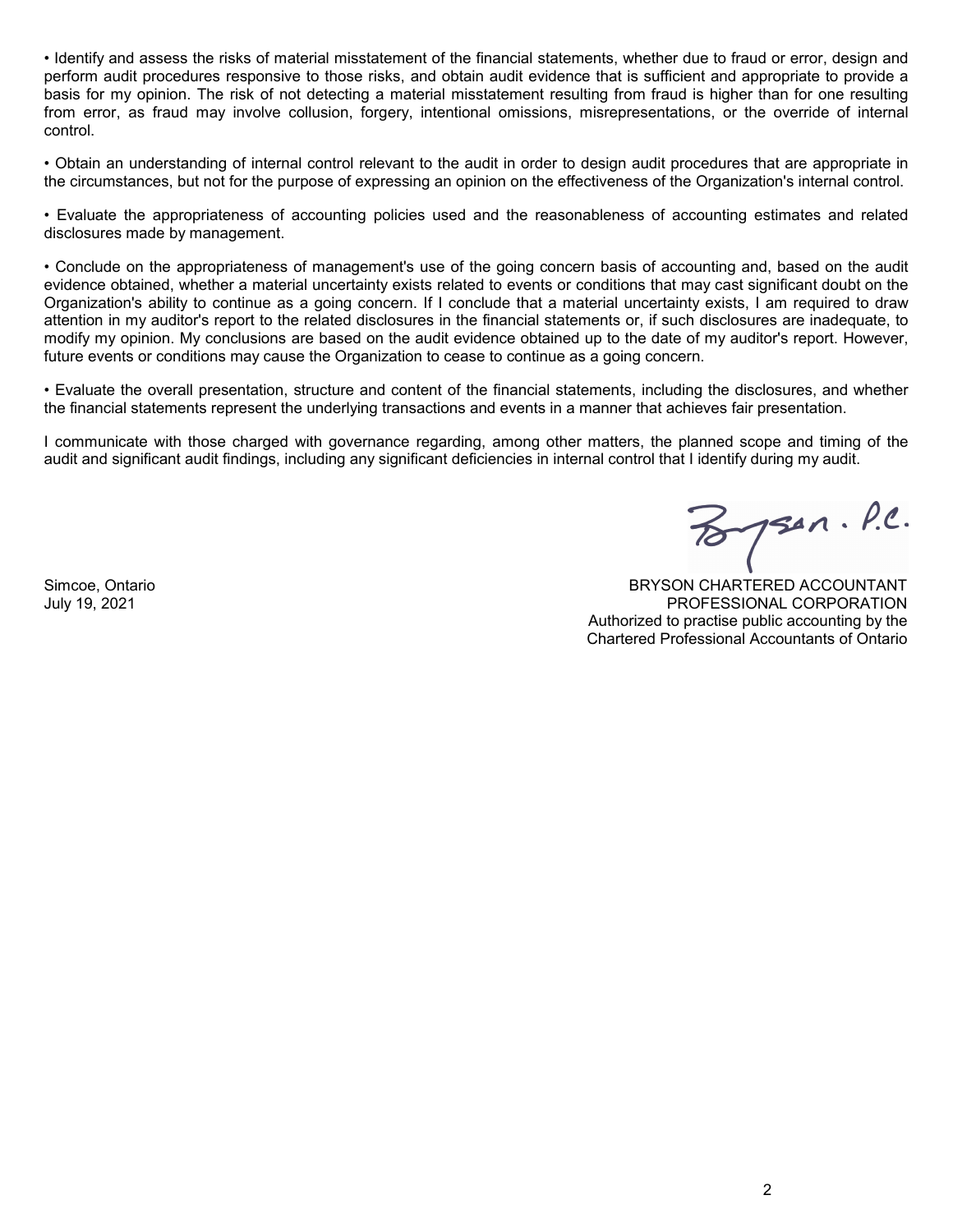# **THE UNITED WAY OF HALDIMAND AND NORFOLK STATEMENT OF FINANCIAL POSITION AS AT MARCH 31, 2021**

|                                                                                                                                      | 2021                                        | (Note 6)<br>(Restated)<br>2020             |
|--------------------------------------------------------------------------------------------------------------------------------------|---------------------------------------------|--------------------------------------------|
| <b>ASSETS</b>                                                                                                                        |                                             |                                            |
| <b>Current assets</b><br>Cash<br>Guaranteed investment certificates (Note 2)<br>Harmonized sales tax recoverable<br>Prepaid expenses | \$<br>228,384<br>108,387<br>16,303<br>3,579 | \$<br>142,043<br>213,892<br>9,651<br>3,390 |
|                                                                                                                                      | 356,653                                     | 368,976                                    |
| Guaranteed investment certificates - long-term (Note 2)                                                                              | 108,675                                     |                                            |
| Capital assets (Note 3)                                                                                                              | 2,262                                       | 3,070                                      |
|                                                                                                                                      | \$<br>467,590                               | \$<br>372,046                              |
| <b>LIABILITIES AND NET ASSETS</b>                                                                                                    |                                             |                                            |
| <b>Current liabilities</b>                                                                                                           |                                             |                                            |
| Accounts payable and accrued liabilities                                                                                             | \$<br>10,459                                | \$<br>22,682                               |
| Long-term debt (Note 4)                                                                                                              | 60,000                                      |                                            |
|                                                                                                                                      | 70,459                                      | 22,682                                     |
| <b>Net assets</b><br>Operating fund<br>Reserve fund<br>Harold J. Schneider Community Service fund                                    | 387,630<br>9,501                            | 335,108<br>9,501<br>4,755                  |
|                                                                                                                                      | 397,131                                     | 349,364                                    |
|                                                                                                                                      | \$<br>467,590                               | \$<br>372,046                              |

**Lease commitments** *(Note 5)*

## **APPROVED ON BEHALF OF THE BOARD**

\_\_\_\_\_\_\_\_\_\_\_\_\_\_\_\_\_\_\_\_\_\_\_\_\_\_\_\_\_ *Director*

\_\_\_\_\_\_\_\_\_\_\_\_\_\_\_\_\_\_\_\_\_\_\_\_\_\_\_\_\_ *Director*

*The accompanying notes are an integral part of these financial statements.*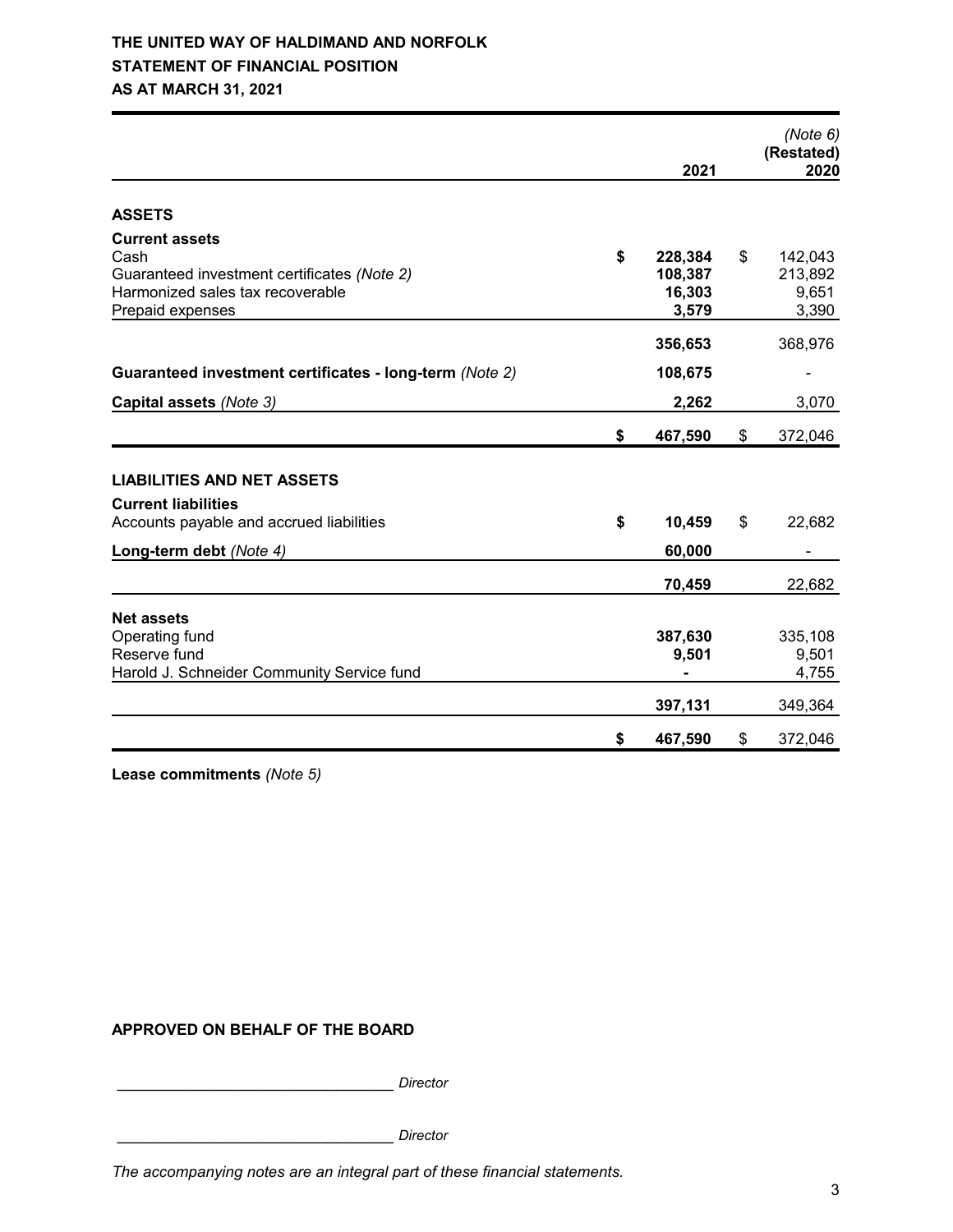|                                                       | 2021          | (Note 6)<br>(Restated)<br>2020 |
|-------------------------------------------------------|---------------|--------------------------------|
|                                                       |               |                                |
| <b>Revenue</b>                                        |               |                                |
| Contributions                                         | \$<br>295,788 | \$<br>355,627                  |
| Funds transferred from other United Ways              | 8,548         | 15,865                         |
| Gross campaign revenue                                | 304,336       | 371,492                        |
| COVID-19 Emergency support - Government contributions | 604,472       |                                |
| COVID-19 Emergency support - Community contributions  | 57,263        |                                |
| Interest income                                       | 3,169         | 4,329                          |
| Other revenue                                         |               | 5,727                          |
| <b>Total revenue</b>                                  | 969,240       | 381,548                        |
| <b>Fundraising expenses (Schedule 2)</b>              | 82,314        | 93,715                         |
| Net revenue available for programs                    | 886,926       | 287,833                        |
|                                                       |               |                                |
| <b>Program expenses</b>                               |               |                                |
| UWHN program expenses (Schedule 3)                    | 700,765       | 80,578                         |
| Allocations to member agencies (Schedule 4)           | 138,394       | 186,000                        |
| <b>Total program expenses</b>                         | 839,159       | 266,578                        |
| <b>Excess of revenue over expenses</b>                | \$<br>47,767  | \$<br>21,255                   |

## **STATEMENT OF CHANGES IN NET ASSETS FOR THE YEAR ENDED MARCH 31, 2021**

|                                             |    | Operating<br><b>Fund</b> | <b>Reserve</b><br>Fund |            | Internally restricted funds<br>Harold J.<br><b>Schneider</b><br><b>Community</b><br><b>Service</b><br><b>Fund</b> |          | 2021          | (Note 6)<br>(Restated)<br>2020 |  |
|---------------------------------------------|----|--------------------------|------------------------|------------|-------------------------------------------------------------------------------------------------------------------|----------|---------------|--------------------------------|--|
| <b>Net assets -</b><br>beginning of year \$ |    | 335,108 \$               |                        | $9,501$ \$ |                                                                                                                   | 4,755    | \$<br>349,364 | \$<br>328,109                  |  |
| Excess of revenue over<br>expenses          |    | 52,522                   |                        |            |                                                                                                                   | (4, 755) | 47,767        | 21,255                         |  |
| Net assets - end of<br>vear                 | \$ | 387,630 \$               |                        | $9,501$ \$ |                                                                                                                   |          | \$<br>397,131 | \$<br>349,364                  |  |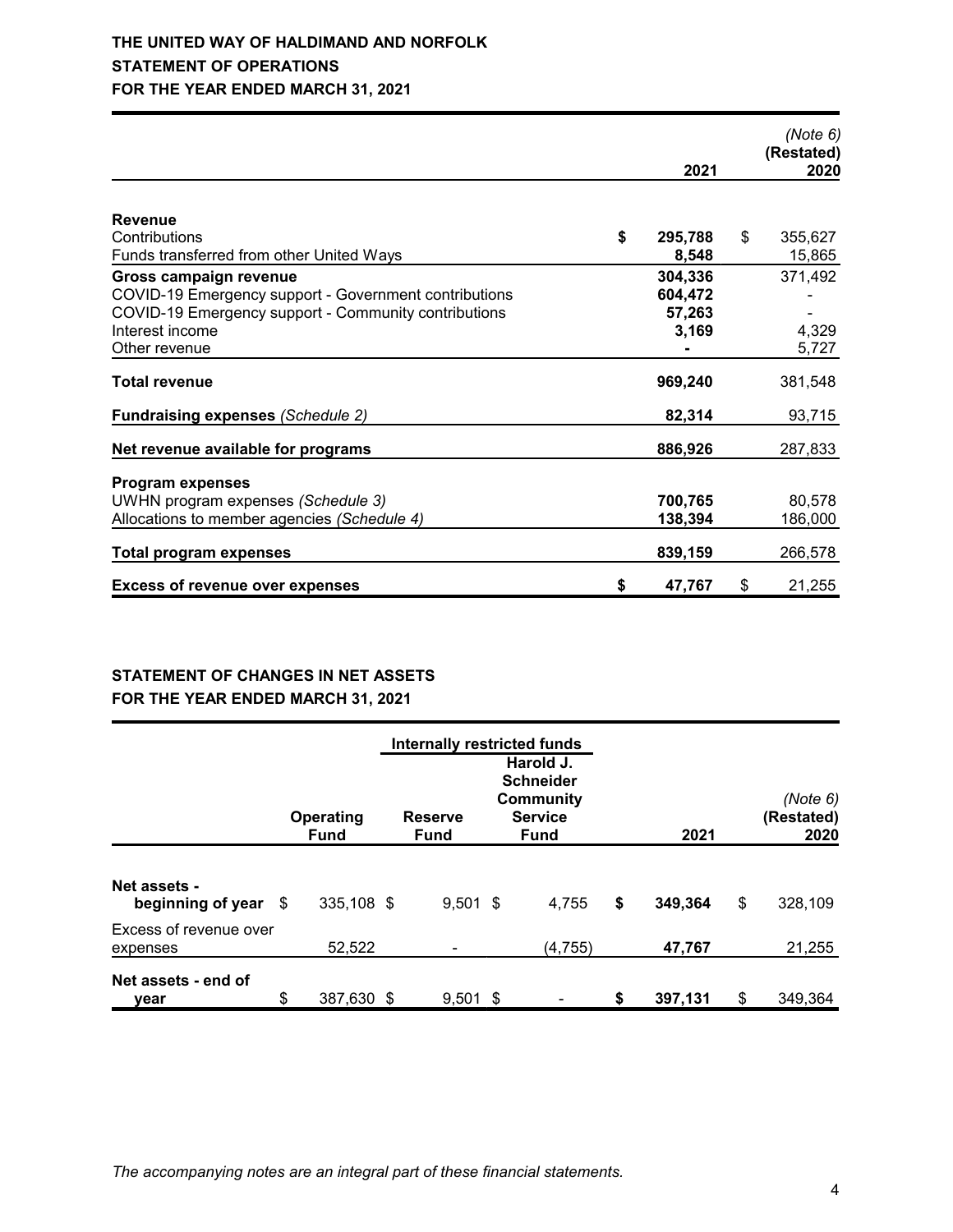# **THE UNITED WAY OF HALDIMAND AND NORFOLK STATEMENT OF CASH FLOW FOR THE YEAR ENDED MARCH 31, 2021**

|                                                            |               | (Note 6)<br>(Restated) |
|------------------------------------------------------------|---------------|------------------------|
|                                                            | 2021          | 2020                   |
|                                                            |               |                        |
| <b>Operating activities</b>                                |               |                        |
| Excess of revenue over expenses                            | \$<br>47,767  | \$<br>21,255           |
| Item not affecting cash:<br>Amortization of capital assets | 809           |                        |
|                                                            |               | 1,096                  |
|                                                            | 48,576        | 22,351                 |
| Changes in non-cash working capital:                       |               |                        |
| Harmonized sales tax                                       | (6, 652)      | (5,633)                |
| Prepaid expenses                                           | (189)         | 2,847                  |
| Accounts payable and accrued liabilities                   | (12, 224)     | 1,396                  |
| Deferred campaign revenue                                  |               | (17, 539)              |
| Designations payable                                       |               | (3,700)                |
|                                                            | (19, 065)     | (22, 629)              |
| Cash flow from (used by) operating activities              | 29,511        | (278)                  |
|                                                            |               |                        |
| <b>Investing activities</b>                                |               |                        |
| Purchase of capital assets                                 |               | (156)                  |
| Guaranteed investment certificates - current               | 105,505       | (4, 369)               |
| Guaranteed investment certificates - long-term             | (108, 675)    |                        |
| Cash flow used by investing activities                     | (3, 170)      | (4, 525)               |
| <b>Financing activity</b>                                  |               |                        |
| Proceeds from long-term debt                               | 60,000        |                        |
|                                                            |               |                        |
| Increase (decrease) in cash                                | 86,341        | (4,803)                |
| Cash - beginning of year                                   | 142,043       | 146,846                |
| Cash - end of year                                         | \$<br>228,384 | \$<br>142,043          |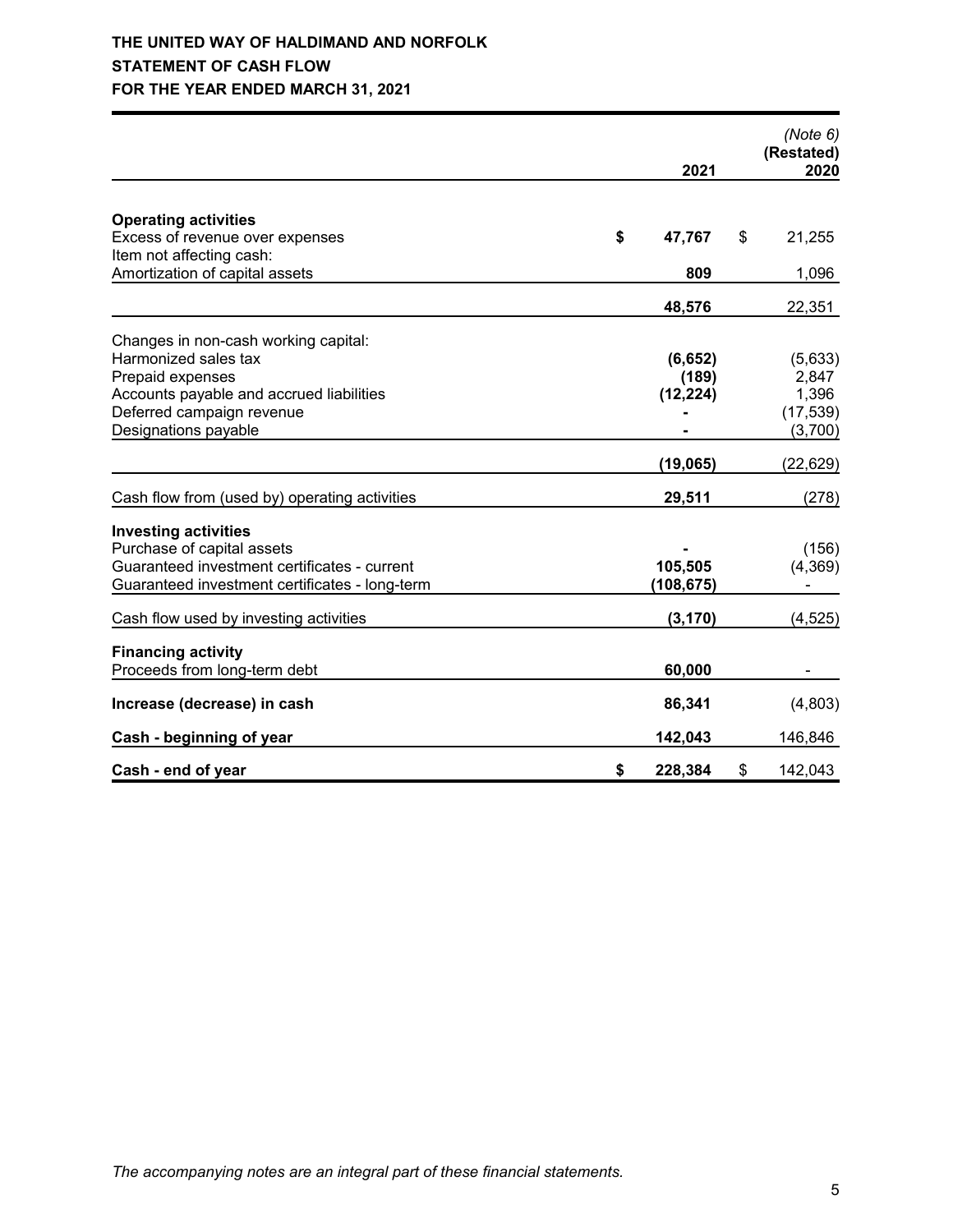# **THE UNITED WAY OF HALDIMAND AND NORFOLK SCHEDULE OF GENERAL AND ADMINISTRATION EXPENSES (Schedule 1) FOR THE YEAR ENDED MARCH 31, 2021**

|                                                                                                                                                                                                                                                 | 2021                                                            | (Note 6)<br>(Restated)<br>2020                                               |
|-------------------------------------------------------------------------------------------------------------------------------------------------------------------------------------------------------------------------------------------------|-----------------------------------------------------------------|------------------------------------------------------------------------------|
| Salaries, benefits and personnel contracts<br>Office and general<br>Office rent<br>Professional fees<br>Insurance<br>Telephone and internet<br>Amortization of capital assets<br>Professional development and training                          | \$<br>119,004<br>9,114<br>7,635<br>7,328<br>1,599<br>966<br>809 | \$<br>118,751<br>7,085<br>9,978<br>5,873<br>1,469<br>1,260<br>1,096<br>3,022 |
| Travel and meetings<br>General and administration expenses before allocation (Note 9)<br>Allocation to fundraising expenses (Schedule 2)<br>Allocation to program expenses (Schedule 3)<br>General and administration expenses after allocation | 146,455<br>(73, 227)<br>(73,228)                                | \$<br>6,245<br>154,779<br>(77, 389)<br>(77, 390)                             |

# **SCHEDULE OF FUNDRAISING EXPENSES (Schedule 2) FOR THE YEAR ENDED MARCH 31, 2021**

|                                                                                                     |    | 2021                  |    | (Note 6)<br>(Restated)<br>2020 |
|-----------------------------------------------------------------------------------------------------|----|-----------------------|----|--------------------------------|
| Direct mail expenses<br>Promotion and publicity<br>Printing material                                | \$ | 4,677<br>3,970<br>440 | S  | 7,232<br>7,193<br>1,901        |
| Total direct fundraising expenses<br>Allocation of general and administration expenses (Schedule 1) |    | 9,087<br>73,227       |    | 16,326<br>77,389               |
| <b>Total fundraising expenses</b>                                                                   | S  | 82,314                | \$ | 93,715                         |

# **SCHEDULE OF PROGRAM EXPENSES (Schedule 3) FOR THE YEAR ENDED MARCH 31, 2021**

|                                                                                                                                                    |    | 2021                                | (Note 6)<br>(Restated)<br>2020 |
|----------------------------------------------------------------------------------------------------------------------------------------------------|----|-------------------------------------|--------------------------------|
| COVID-19 distributions - Government contributions<br>COVID-19 distributions - Community contributions<br>Designations<br>United Way of Canada dues | \$ | 563,395<br>55,434<br>5.708<br>3,000 | \$<br>3,188                    |
| Total direct program expenses<br>Allocation of general and administration expenses (Schedule 1)                                                    |    | 627,537<br>73.228                   | 3,188<br>77,390                |
| UWHN program expenses<br>Allocations to member agencies (Schedule 4)                                                                               |    | 700,765<br>138,394                  | 80,578<br>186,000              |
| Total program expenses                                                                                                                             | S  | 839,159                             | \$<br>266,578                  |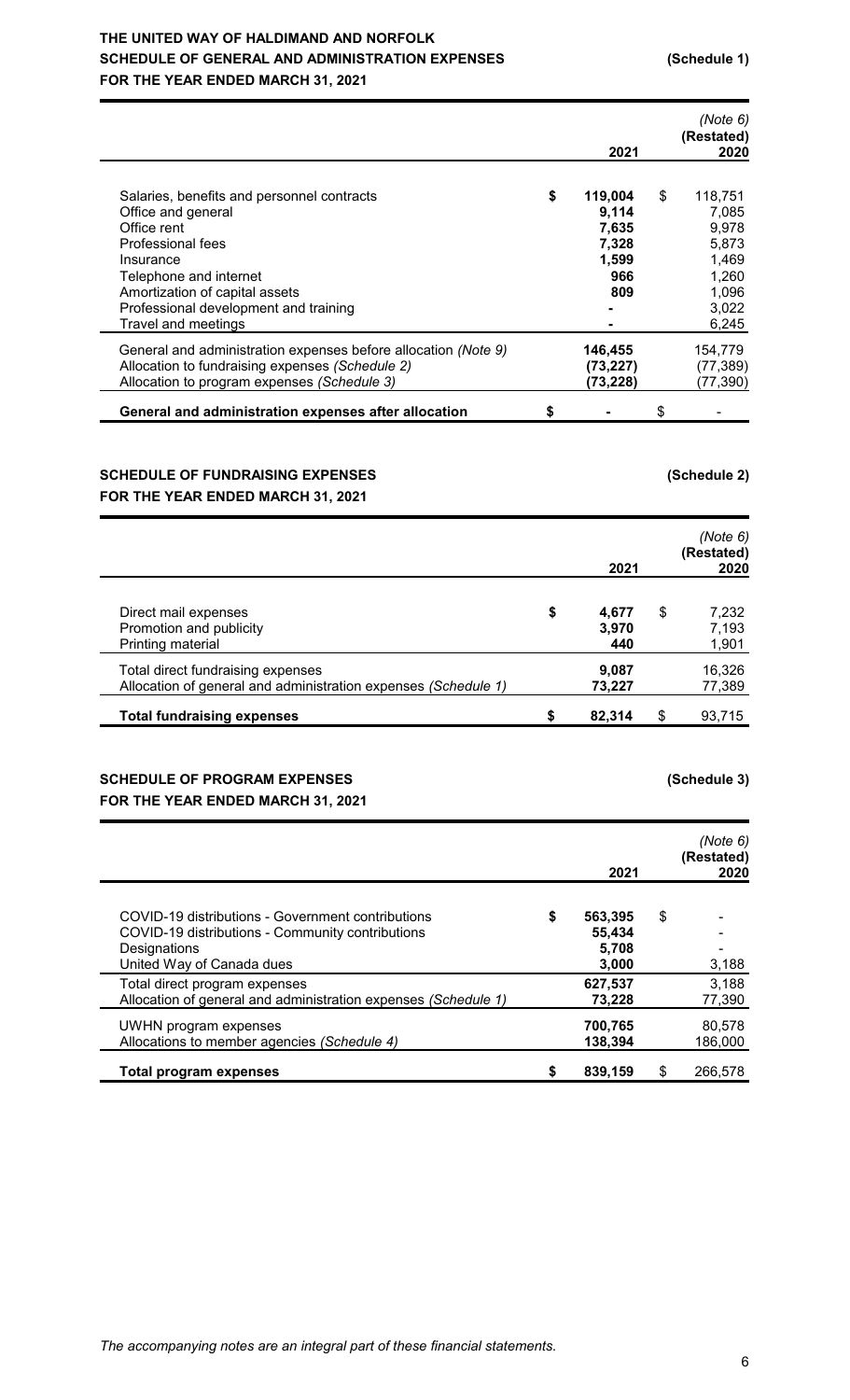# **THE UNITED WAY OF HALDIMAND AND NORFOLK SCHEDULE OF ALLOCATIONS TO MEMBER AGENCIES (Schedule 4) FOR THE YEAR ENDED MARCH 31, 2021**

|                                                                                                         | 2021          | (Note 6)<br>(Restated)<br>2020 |
|---------------------------------------------------------------------------------------------------------|---------------|--------------------------------|
| Bereaved Families of Ontario                                                                            |               |                                |
|                                                                                                         | \$<br>2,500   | \$                             |
| Big Brothers and Big Sisters Association Haldimand-Norfolk<br>Canadian National Institute for the Blind | 33,500        | 26,000<br>12,000               |
| Community Addiction and Mental Health Services<br>οf                                                    |               |                                |
| <b>Haldimand and Norfolk</b>                                                                            | 8,625         | 10,000                         |
|                                                                                                         |               |                                |
| <b>Community Support Centre Haldimand-Norfolk</b>                                                       | 19,000        | 13,000                         |
| Dalhousie Place                                                                                         | 14,000        | 14,000                         |
| Haldimand-Norfolk Literacy Council                                                                      |               | 23,500                         |
| <b>Haldimand-Norfolk REACH</b>                                                                          | 26,500        | 23,652                         |
| Norfolk Association for Community Living                                                                | 1,519         | 20,589                         |
| Norfolk Community Help Centre                                                                           | 5,000         | 11,000                         |
| Sexual Assault Centre of Brant                                                                          |               | 8,000                          |
| <b>Strong Start</b>                                                                                     | 8,750         | 5,000                          |
| True Experience Supportive Housing                                                                      | 19,000        | 19,259                         |
|                                                                                                         |               |                                |
| <b>Total allocations to funded agencies</b>                                                             | \$<br>138,394 | \$<br>186,000                  |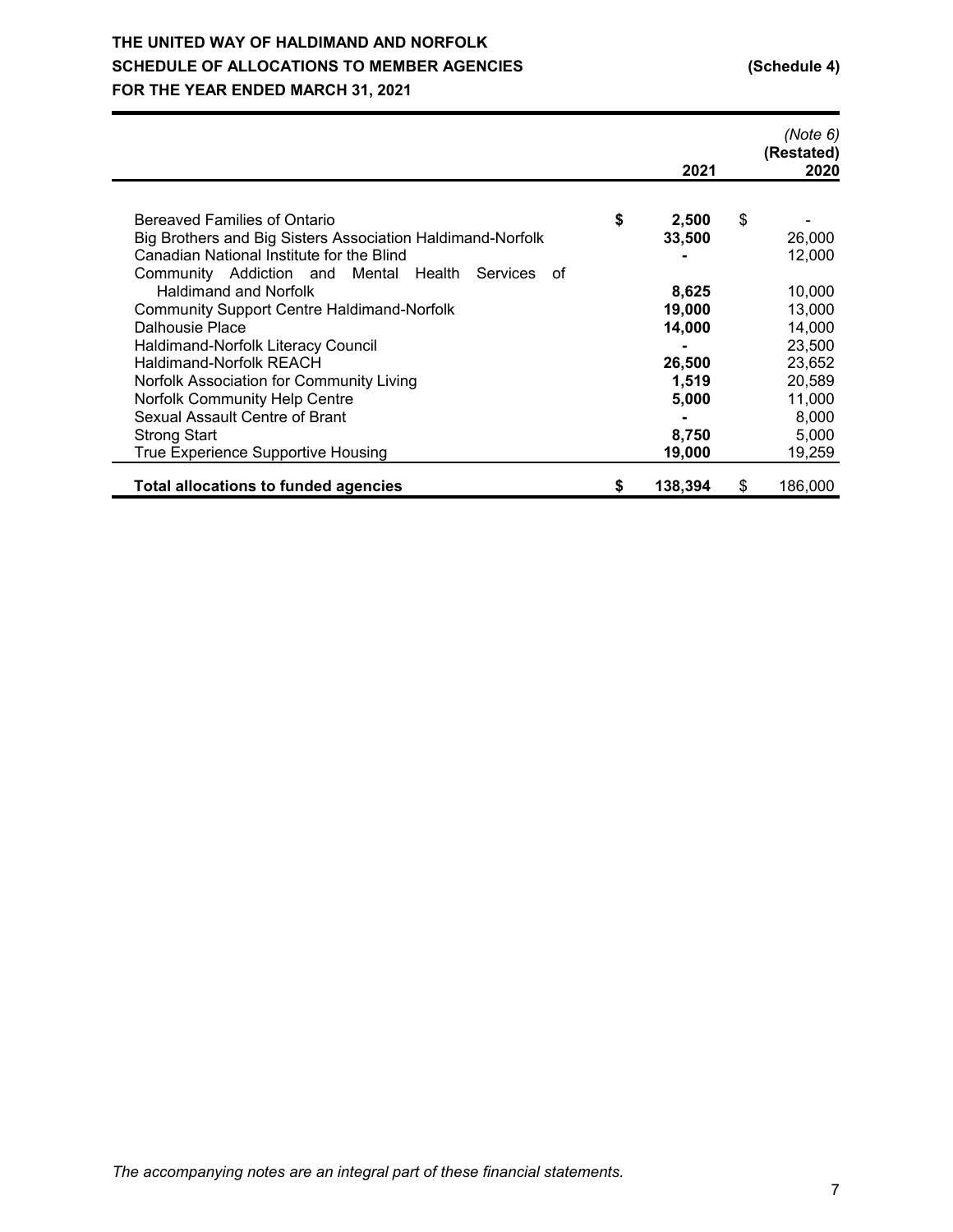### **PURPOSE OF THE ORGANIZATION**

The United Way of Haldimand and Norfolk (the "Organization" or "UWHN") is a not-for-profit organization incorporated federally without share capital under the Canada Not-for-profit Corporations Act. As a registered charity the Organization is exempt from the payment of income tax under Section 149(1) of the Income Tax Act (Canada). The purpose of the Organization is to unite donors, volunteers, human service providers and their clients to improve the quality of life in the communities of Haldimand and Norfolk counties.

## **1. SIGNIFICANT ACCOUNTING POLICIES**

#### **(a) Basis of presentation**

UWHN utilizes the Transparency, Accountability and Financial Reporting ("TAFR") policies developed by United Way of Canada - Centraide Canada ("UWC-CC") to enhance the transparency, simplicity and consistency of its financial reporting. These policies are in accordance with Canadian generally accepted accounting principles.

The financial statements have been prepared in accordance with Canadian accounting standards for not-for-profit organizations ("ASNPO") in Part III of the *CPA Canada Handbook*.

## **(b) Revenue recognition**

UWHN follows the deferral method of accounting for contributions which include campaign revenue. Restricted contributions are recognized as revenue in the year in which the related expenses are incurred. Unrestricted contributions are recognized as revenue when received. All contributions are considered available for unrestricted use unless specifically restricted by the donor.

UWHN acts as the coordinator or host of national campaigns within Haldimand and Norfolk counties, to receive and disburse funds on behalf of other United Way organizations within their local communities. These campaigns are called Centrally Coordinated Campaigns ("CCC"). Funds from other United Ways under the CCC arrangement are reported separately in revenue when pledged or received in these financial statements. Funds distributed by UWHN under the CCC arrangement are recorded as a reduction to revenue.

Interest income is recognized on a time proportion basis.

Other revenue is recognized when earned

#### **(c) Allocations to member agencies**

Allocations to member agencies are endorsed by the board of directors, based on the United Way's Citizen's Review Process. UWHN recognizes the allocation to member agencies expense in the period in which the allocations are paid.

*(continues)*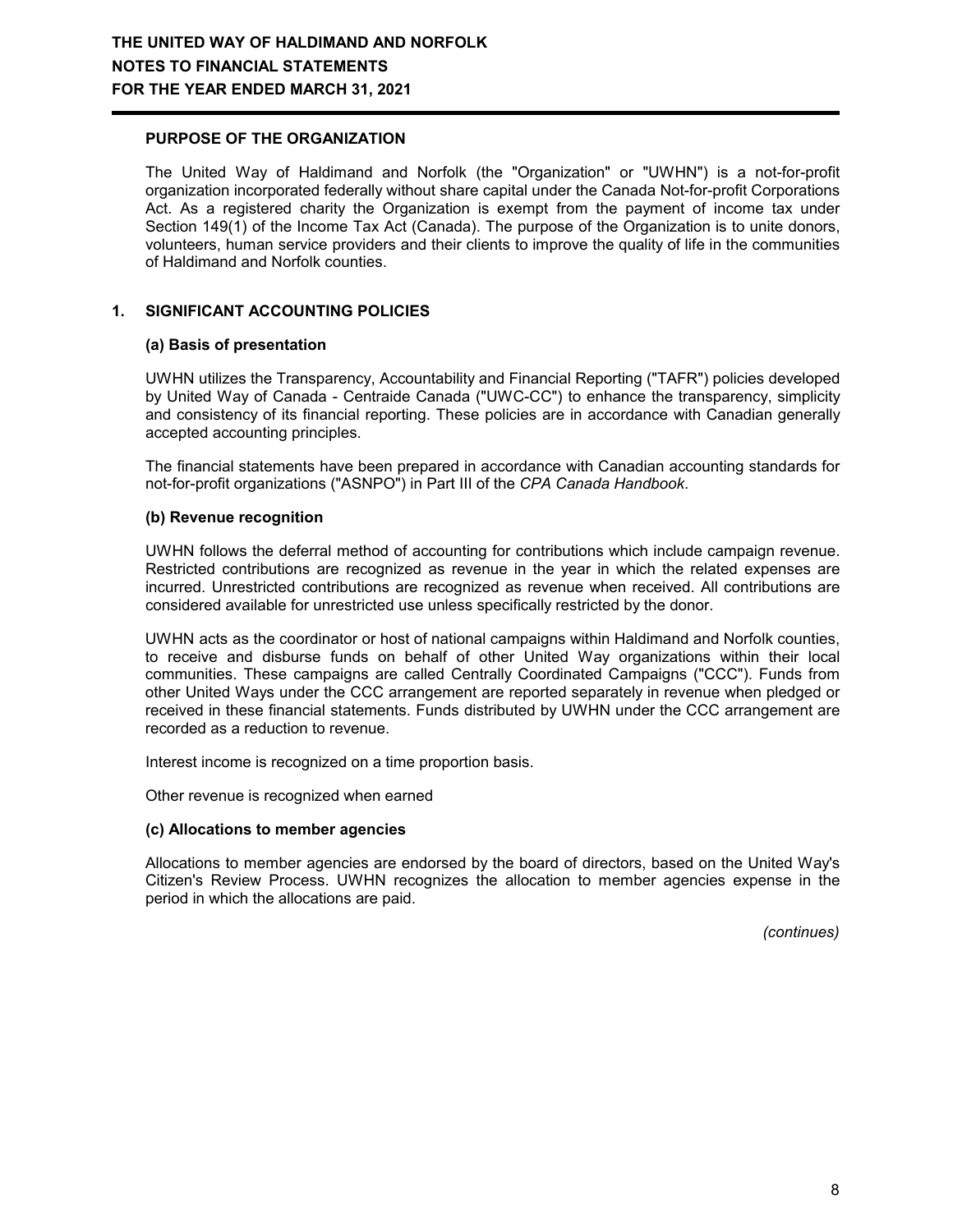## **1. SIGNIFICANT ACCOUNTING POLICIES** *(continued)*

### **(d) Net assets**

#### *Operating fund - Unrestricted*

The Organization has established an Operating fund for the purposes of recording the excess of revenue over expenditures related to ongoing programs and activities. All allocations to member agencies and United Way community services and operations are financed from this fund.

#### *Reserve fund - Internally restricted*

The Organization has established a Reserve fund which may be used for extraordinary and nonrecurring operating costs and capital costs incurred by the Organization. This fund will be maintained or used at the discretion of the board of directors.

#### *Harold J. Schneider Community Service fund - Internally restricted*

The Organization has established the Harold J. Schneider Community Service fund which may be used for non-recurring grants for community programs or services or for extraordinary and nonrecurring allocations to member agencies. This fund will be maintained or used at the discretion of the board of directors. The remaining net assets of this fund were allocated during the year-ended March 31, 2021. The board of directors retired this fund effective March 31, 2021.

#### **(e) Contributed services and materials**

A substantial number of volunteers contribute a significant amount of their time each year. Because of the difficulty of determining the fair value, contributed services and materials are not recognized in the financial statements

#### **(f) Financial instruments**

Financial assets and financial liabilities are initially recorded at fair value when the Organization becomes a party to the contractual provisions of the financial instrument. Subsequently, all financial instruments are measured at amortized cost, and tested for impairment at each reporting date. Transaction costs on the acquisition, sale, or issue of financial instruments are expensed when incurred.

#### **(g) Capital assets**

Purchased capital assets are recorded at cost. Capital assets are amortized over their estimated useful lives on a declining balance basis at the following rates: Computer equipment - 30% per annum; Office furniture and fixtures - 20% per annum.

#### **(h) Cash and cash equivalents**

Cash and cash equivalents consist of cash on hand and balances with banks.

#### **(i) Use of estimates**

The preparation of financial statements in conformity with Canadian accounting standards for not-forprofit organizations requires management to make estimates and assumptions that affect the reported amount of assets and liabilities, disclosure of contingent assets and liabilities at the date of the financial statements and the reported amounts of revenues and expenses during the reporting period. Significant items subject to such estimates include the allowance for pledge loss and the useful lives of capital assets. Actual results could differ from these estimates.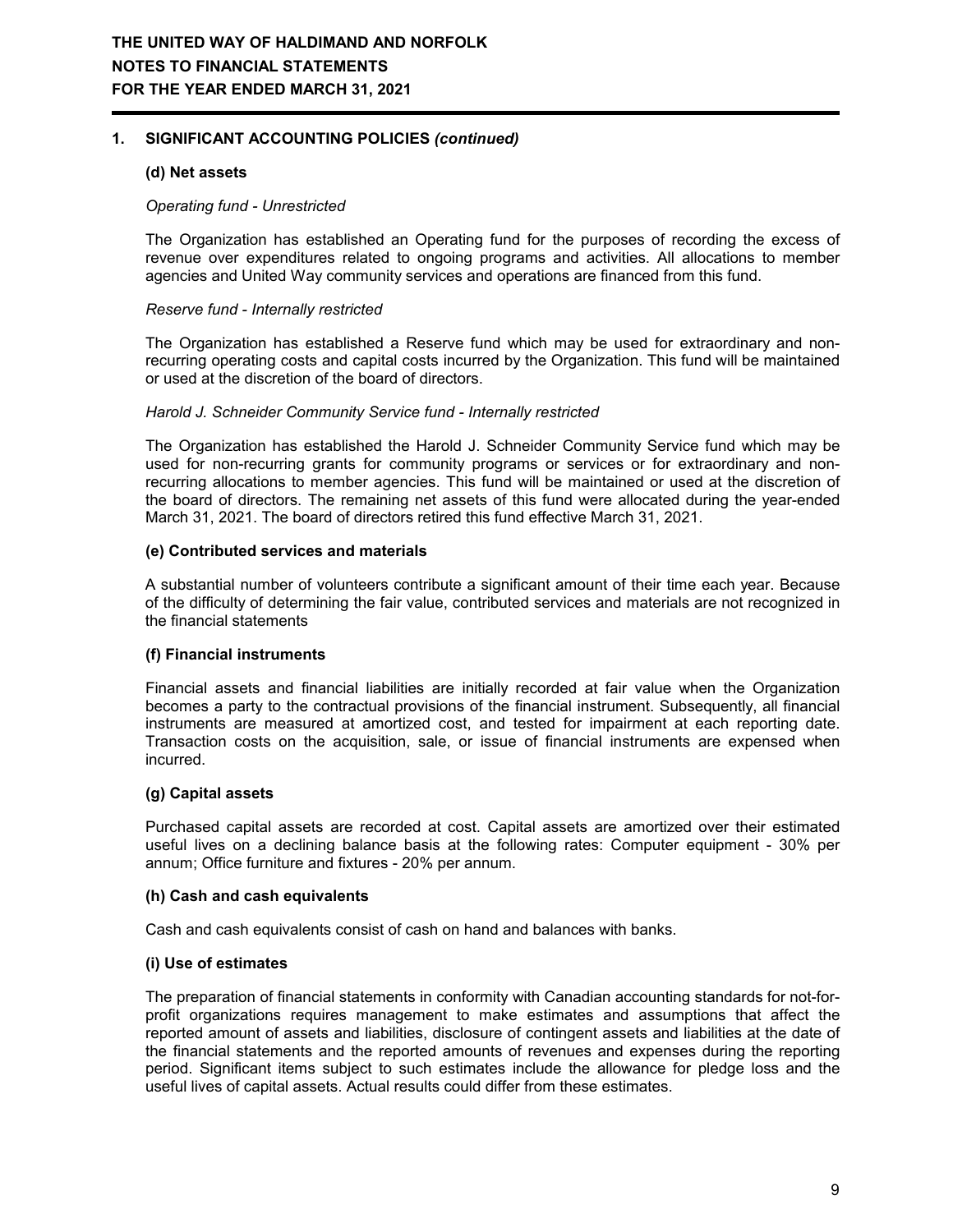## **2. GUARANTEED INVESTMENT CERTIFICATES**

At March 31, 2021, the Organization held guaranteed investment certificates that mature on May 19, 2021 and April 27, 2022 with average annual effective interest rates of 0.30% and 1.00% respectively. Subsequent to the year-end, the guaranteed investment certificate that matured on May 19, 2021 was renewed.

## **3. CAPITAL ASSETS**

|                                                     | Cost                 |      | <b>Accumulated</b><br>Amortization | 2021         | 2020           |
|-----------------------------------------------------|----------------------|------|------------------------------------|--------------|----------------|
| Computer equipment<br>Office furniture and fixtures | \$<br>4,043<br>8,170 | - \$ | 2,679<br>7.272                     | 1,364<br>898 | 1,948<br>1,122 |
|                                                     | \$<br>12.213         |      | 9.951                              | 2.262        | 3.070          |

## **4. LONG-TERM DEBT**

|  |  | 2021 | 2020 |
|--|--|------|------|
|  |  |      |      |
|  |  |      |      |
|  |  |      |      |

| The Organization applied for financing through the Government      |        |   |  |
|--------------------------------------------------------------------|--------|---|--|
| of Canada's Canada Emergency Business Account ("CEBA")             |        |   |  |
| loan program. The Organization received CEBA financing of          |        |   |  |
| \$40,000 in July 2020, and \$20,000 in February 2021. The CEBA     |        |   |  |
| loan bears 0% per annum interest until December 31, 2022, and      |        |   |  |
| bears 5% per annum interest starting on January 1, 2023. No        |        |   |  |
| principal repayment is required before December 31, 2022. If       |        |   |  |
| the CEBA loan remains outstanding after December 31, 2022,         |        |   |  |
| only interest payments are required until full principal is due on |        |   |  |
| December 31, 2025. If the outstanding principal, other than the    |        |   |  |
| amount of potential debt forgiveness, is repaid by December 31,    |        |   |  |
| 2022, the remaining principal amount will be forgiven, provided    |        |   |  |
| that no default under the CEBA loan has occurred.                  | 60,000 | S |  |

### **5. LEASE COMMITMENTS**

The Organization has a lease with respect to its office located in Simcoe, Ontario which expires October 1, 2022. Future minimum lease payments as at March 31, 2021, are as follows:

| 2022<br>2023 | S | 5,424<br>2,712 |
|--------------|---|----------------|
|              | Œ | 8,136          |
|              |   |                |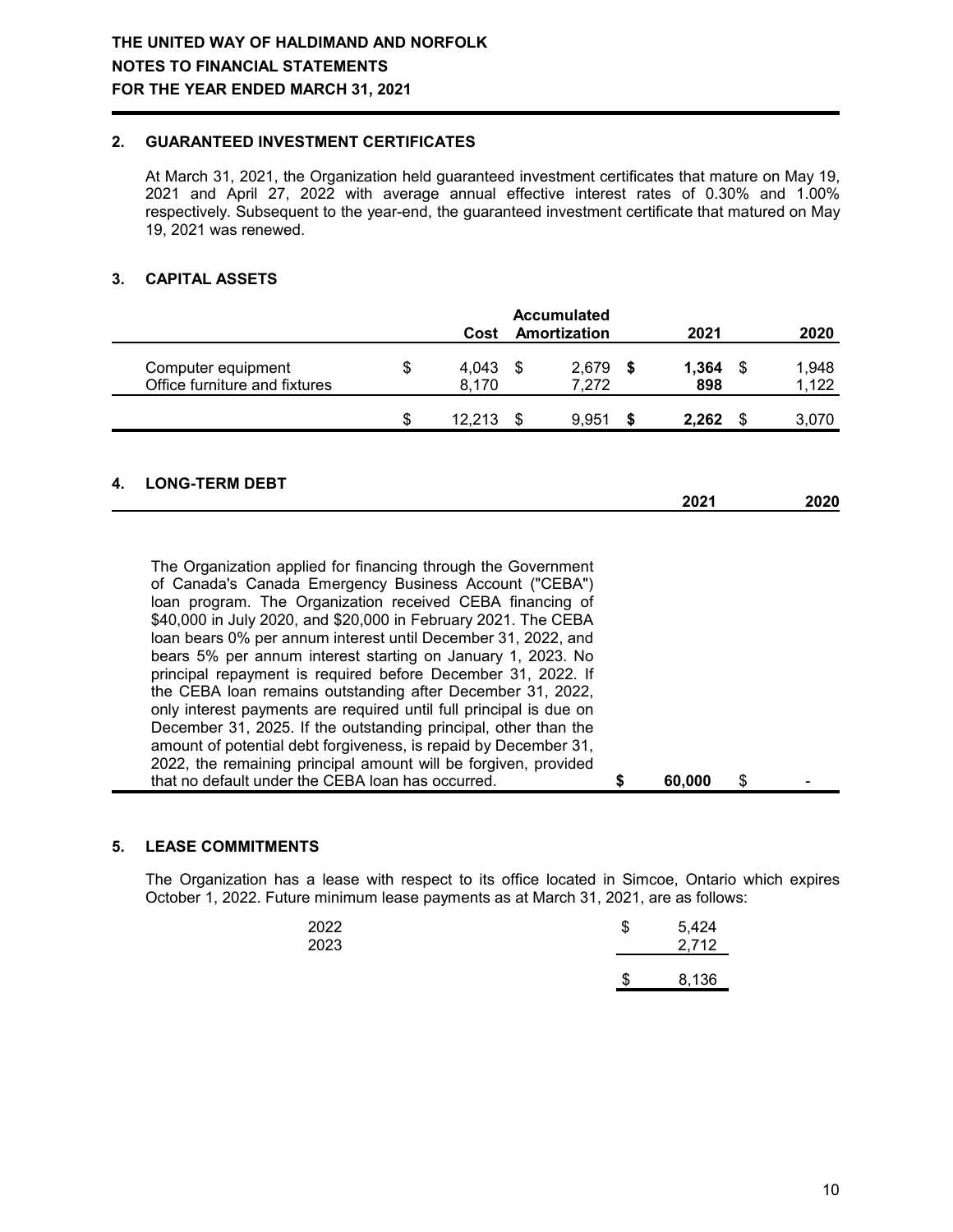## **6. CHANGE IN ACCOUNTING POLICIES**

Effective April 1, 2020, the Organization changed its accounting policy for revenue recognition. Previously, the Organization followed the deferral method of accounting for contributions recognizing pledges received or receivable as revenue at the time the pledge is made. Now, the Organization still follows the deferral method of accounting for contributions, but now recognizes revenue from pledges at the time the pledge is received. Management believes that this change in accounting policy provides relevant and more reliable information to users of its financial statements, especially given the increased uncertainty surrounding collectibility of pledges given the current economic conditions, along with other factors that are outside the Organization's control.

In addition, effective April 1, 2020, the Organization changed its accounting policy for expense recognition for allocations to its member agencies. Previously, a liability and expense were recorded for these allocations in the year in which the related campaign revenue was recognized. Now, the Organization recognizes the allocation to member agencies expense in the period in which the allocations are paid. Management believes that this change in accounting policy provides relevant and more reliable information to users of its financial statements.

The change in accounting policies have been accounted for retrospectively and the comparative information for the prior year have been restated. The change in accounting policies had the following effect on the financial statements for the year-ended March 31, 2020:

|                                                                                                                                                                                                    | 2020<br>As<br>previously<br>stated                                   |   | <b>Effect of</b><br>change in<br>accounting<br>policies         | 2020<br>As restated                |
|----------------------------------------------------------------------------------------------------------------------------------------------------------------------------------------------------|----------------------------------------------------------------------|---|-----------------------------------------------------------------|------------------------------------|
| Campaign pledges receivable<br>Allocations payable to member agencies<br>Net assets - beginning of year - Operating fund<br>Contributions<br>Pledge loss<br>Allocations to member agencies expense | \$<br>52,692<br>162.857<br>235,041<br>305,295<br>(4, 164)<br>162,857 | S | (52,692) \$<br>(162,857)<br>78,812<br>50,332<br>4.164<br>23.143 | ۰<br>313,853<br>355,627<br>186,000 |
| Excess (deficiency) of revenue over expenses                                                                                                                                                       | (10,098)                                                             |   | 31,353                                                          | 21.255                             |

## **7. SUBSEQUENT EVENTS**

#### **COVID-19 Pandemic**

On March 11, 2020, the World Health Organization characterized the outbreak of a strain of the novel coronavirus ("COVID-19") as a pandemic. Subsequent to the year-end, the pandemic has resulted in a series of public health and emergency measures that have been put in place to combat the spread of the virus. The duration and impact of COVID-19 is unknown at this time and it is not possible to reliably estimate the impact that the length and severity of these developments will have on the financial results and condition of the Organization in future periods.

#### **Data Sharing Agreement**

Subsequent to the year-end, The United Way of Haldimand and Norfolk entered into a Data Sharing Agreement with Brant United Way to provide for the exchange of confidential information between the parties. The objective of the Data Sharing Agreement is to investigate a potential integration of each their respective administrative and governance functions.